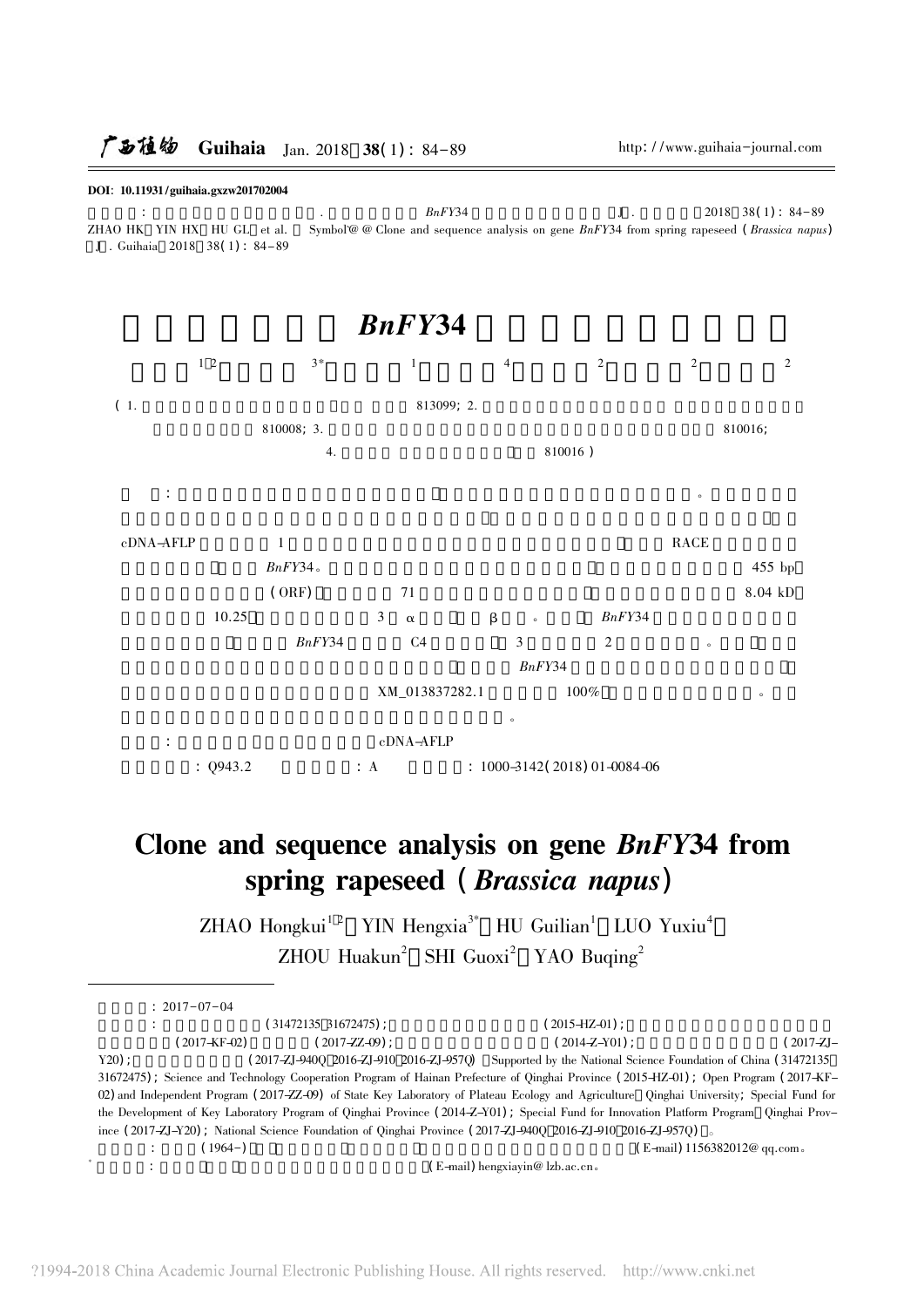(1. Hainan State Ethnic Minority Science and Information Center Qiabuqia 813099 Qinghai China; 2. Northwest Plateau Institute of Biology Chinese Academy of Sciences Key laboratory of restoration ecology of cold area in Qinghai Province Xining 810008 China; 3. State Key Laboratory of Plateau Ecology and Agriculture Qinghai University Xining 810016 China; 4. College of Ecological Environment and Engineering Qinghai University Xining 810016 China)

Abstract: Rape belonging to Brassica (Cruciferae) is an important oil crop widely cultivated in China due to its wide adaptability. Spring rapeseed (*Brassica napus*) is widely cultivated in Qinghai Province due to its high yield and quality however it has been greatly restricted the promotion of rape in alpine region because of its long development period. Therefore screening differentially expressed genes in seedling and bud stages plays an important role in early seedling breeding of spring rape with high yield and quality. In this study a gene named BnFY34 specifically expressed gene under seedling stage was screened out with cDNA-AFLP and successfully cloned in full-length 455 bp with RACE including complete Open Reading Frame (ORF) and coding a protein with 71 amino acid residues. The protein has a molecular weight of 8.04 kD and a theoretical isoelectric point of 10.25. Furthermore three  $\alpha$ -helix and no  $\beta$  folding structures existed in the tertiary structure of protein BnFY34. The BnFY34 gene was compared with the genome sequence of Brassica napus. The results showed that the BnFY34 gene located in the C4 chromosome of B. napus and consisted of three exons and two introns. In addition the genetic relationship between the gene  $BnFY34$  and homologous genes in other plants showed that the gene  $BnFY34$  was under the same subfamily as the Brassica species and was similar to that of the untranslated gene XM 013837282.1 reported in B. napus up to 100% but its function needs to be further studied.

Key words: Brassica napus development gene expression cDNA-AFLP

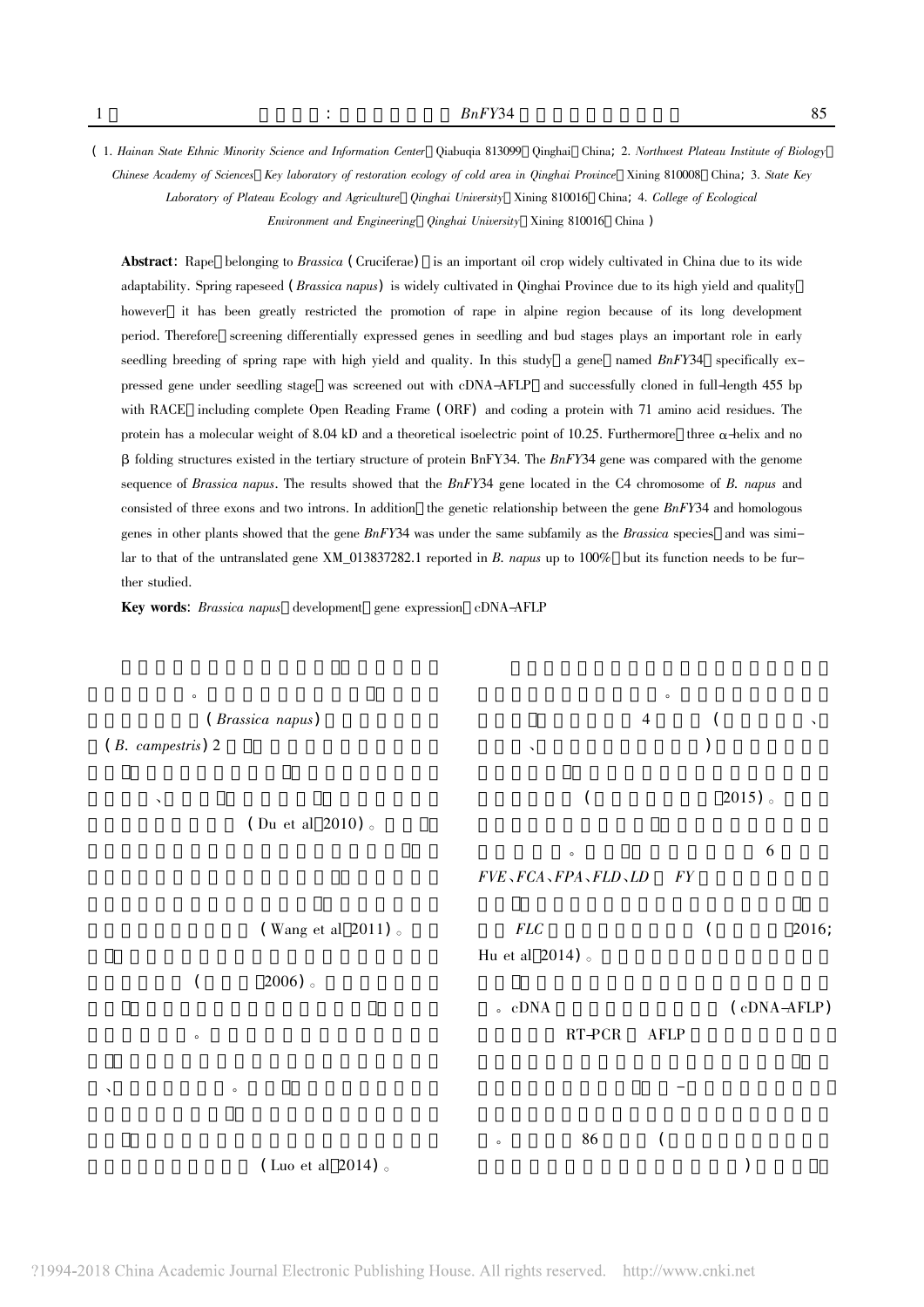| 350 $\mu$ mol • m <sup>-2</sup> • s <sup>-1</sup> |            | $60\%$ ;       |                                                                                 |
|---------------------------------------------------|------------|----------------|---------------------------------------------------------------------------------|
|                                                   | $\bigcup$  |                |                                                                                 |
|                                                   |            |                | $\circ$                                                                         |
|                                                   |            | $\ddot{\cdot}$ |                                                                                 |
| $DH5\alpha$                                       |            |                | $\sqrt{14}$                                                                     |
| $\mathbf{v}$<br>$\bar{ }$                         | <b>RNA</b> |                |                                                                                 |
| $\circ$                                           |            |                |                                                                                 |
|                                                   |            | 1 <sub>o</sub> |                                                                                 |
| <b>RNA</b><br>1.2                                 |            |                |                                                                                 |
|                                                   |            |                | <b>RNAiso</b>                                                                   |
|                                                   |            |                | $22/18$ °C ( / ) 16 h /8 h<br>$-80$ °C<br>$pMD18-T$<br>TaKaRa<br>cDNA<br>TaKaRa |

| Table 1 Sequence primers and adaptors used in this study |  |  |  |  |
|----------------------------------------------------------|--|--|--|--|

| Function              |            | Name                           |                                               | Sequence $(5' - 3')$ | $(5' - 3')$       |             |
|-----------------------|------------|--------------------------------|-----------------------------------------------|----------------------|-------------------|-------------|
|                       |            | PF                             | CTCGTAGACTGCGTACATGCA                         |                      |                   |             |
| Adaptor               |            | PR                             | TGTACGCAGTCTAC                                |                      |                   |             |
|                       |            | MF                             |                                               |                      | GACGATGAGTCCTGAG  |             |
|                       |            | MR                             |                                               |                      | TACTCAGGCTCAT     |             |
|                       |            | PO                             |                                               | GACTGCGTACATGCAG     |                   |             |
| Pre-amplification     |            | <b>MC</b>                      |                                               |                      | GATGAGTCCTGAGTAAC |             |
|                       |            | P08                            |                                               | GACTGCGTACATGCAGGCT  |                   |             |
| Selective amplicaiton |            | MC09                           |                                               | GATGAGTCCTGAGTAACCA  |                   |             |
| $3'$ -RACE            |            | 100-8-3RACE1                   | AGTATCTAAGACAGTCGCAATGTTTCC                   |                      |                   |             |
|                       |            | 100-8-3RACE2                   | CAGTCGCAATGTTTCCTCTGTGTAA                     |                      |                   |             |
| $5'$ -RACE            |            | 100-8-5RACE-1                  | TGGATTACACAGAGGAAACATTGCG                     |                      |                   |             |
|                       |            | 100-8-5RACE-2                  | CAGAGGAAACATTGCGACTGTCTTAGA                   |                      |                   |             |
| Reagent               |            | <b>RNA</b>                     | (2011)                                        | $\circ$              | cDNA              | $Pst$ $Mse$ |
| DNase I               | <b>RNA</b> |                                | I                                             | <b>T4</b>            | $P_{st}$ I        | Mse I       |
| $DNAo$                | 5          | <b>RNA</b>                     |                                               | $\cdot$              |                   | 5           |
|                       |            | $) \circ$ cDNA<br>$\mathbf{1}$ |                                               |                      | PO/MC             |             |
| $\overline{c}$        |            | T Double-Strand cDNA Syn-      | : 94 °C 3 min; 94 °C 30 s 56 °C<br><b>PCR</b> |                      |                   |             |
| thesis Kit            | $\circ$    |                                | 30 s 72 ℃ 1 min 20 cycles; 72 ℃ 5 min; 4 ℃    |                      |                   |             |
| 1.3 BnFY34            |            |                                |                                               |                      | 25                |             |
| cDNA-AFLP             |            | Yu et al                       | $($ P08/MC09 $)$                              |                      |                   | $\circ$     |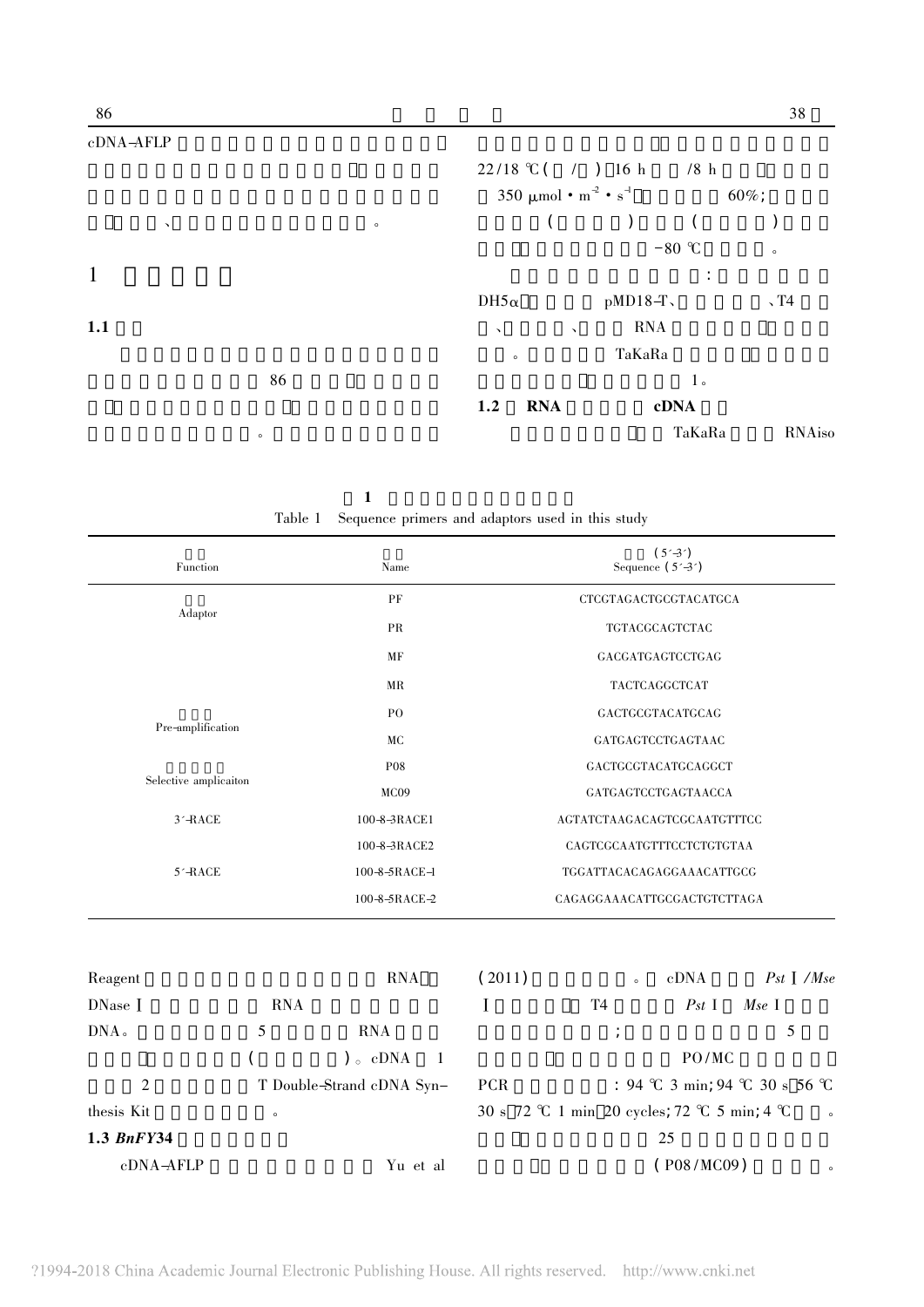| <b>PCR</b> |                                          | : 94 °C 3 min; 94 °C 30 s 65 °C 30                                |
|------------|------------------------------------------|-------------------------------------------------------------------|
|            | s $72 \text{ }^{\circ}C$ 1 min 13 cycles | $0.7 \text{ }^{\circ}\text{C}$ ; 94 $\text{ }^{\circ}\text{C}$ 30 |
|            |                                          | s 56 °C 30 s 72 °C 1 min 23 cycles; 72 °C 5 min; 4                |
| $\gamma$   | $\circ$                                  |                                                                   |

### 1.4  $BnFY34$  cDNA

6%

P08/MC09 **PCR PCR**  $1.0%$  $\circ$ 

**NCBI Blast** (http://blast.ncbi.nlm.nih.gov/Blast.cgi) cDNA-AFLP  $1 \quad 3'$ -RACE  $5'$ -RACE  $\overline{(\ }$  $1)$ 3'-Full RACE Core Set Ver. 2.0 TaKaRa 5'-RACE Kit  $cDNA$  $\epsilon$  PCR 10  $\mu$ L PCR  $cDNA$  $\overline{2}$  $\upmu L$ 10×Buffer 1.4  $\upmu L$  2.5 mol •  $L^4$  dNTPs 1  $\upmu L$  10  $pmol \cdot L^4$  $0.3$  μL rTaq 0.2 μL ddH<sub>2</sub>O 4.8  $\mu$ L. PCR 94 °C 3 min; 94 °C 30 s 58 °C 30 s 72 °C 2 min 30 7 min. PCR  $:72$  °C

## $\sqrt{2}$  $1.5$  BnFY34

 $BnFY34$ **NCBI** Blast ( http://blast. ncbi. nlm. nih.-gov/Blast. ORF Finder (http://www.ncbi.nlm.  $\binom{1}{2}$ nih.gov/gorf/gorf.html)  $\cdot$ **DNAStar** 

MEGA4.0

## $\overline{2}$

 $2.1$ cDNA **RNA RNA**  $1.0%$ 28S, 18S 5S **28S RNA 18S RNA** 2  $1)$  :  $\left($ 

OD260/OD280  $1.9 - 2.0$ **RNA** 

## **DNA**

 $BnFY34$ 



 $\therefore$  A.  $\therefore$  **B**. Note: A. Leaves in seedling stage; B. Leaves in bud stage.

> $\mathbf{1}$ **RNA** Fig. 1 AGE analysis of total RNA

> > $cDNA$  $1.0%$  $cDNA$  $300 \sim 3000$  bp  $cDNA$

### $2.2$  BnFY34

P08/MC09  $\overline{(\ }$ 86  $\mathcal{E}$  $\overline{(}$  $\mathcal{E}$  $\mathbf{1}$  $158$  bp

### $C<sub>4</sub>$

XM\_013837282.1 100%  $BnFY34$ 

## $2.3$  BnFY34 cDNA

GenBank XM\_013837282.1  $BnFY34$ Primer 5 **RACE** 86 cDNA  $3'$  $5'$ **RACE**  $BnFY34$  $3'$ 224 bp  $5'$ 292 bp  $BnFY34$  $cDNA$  $455$  bp(  $2)$  $BnFY34$  $(NC_027770.1)$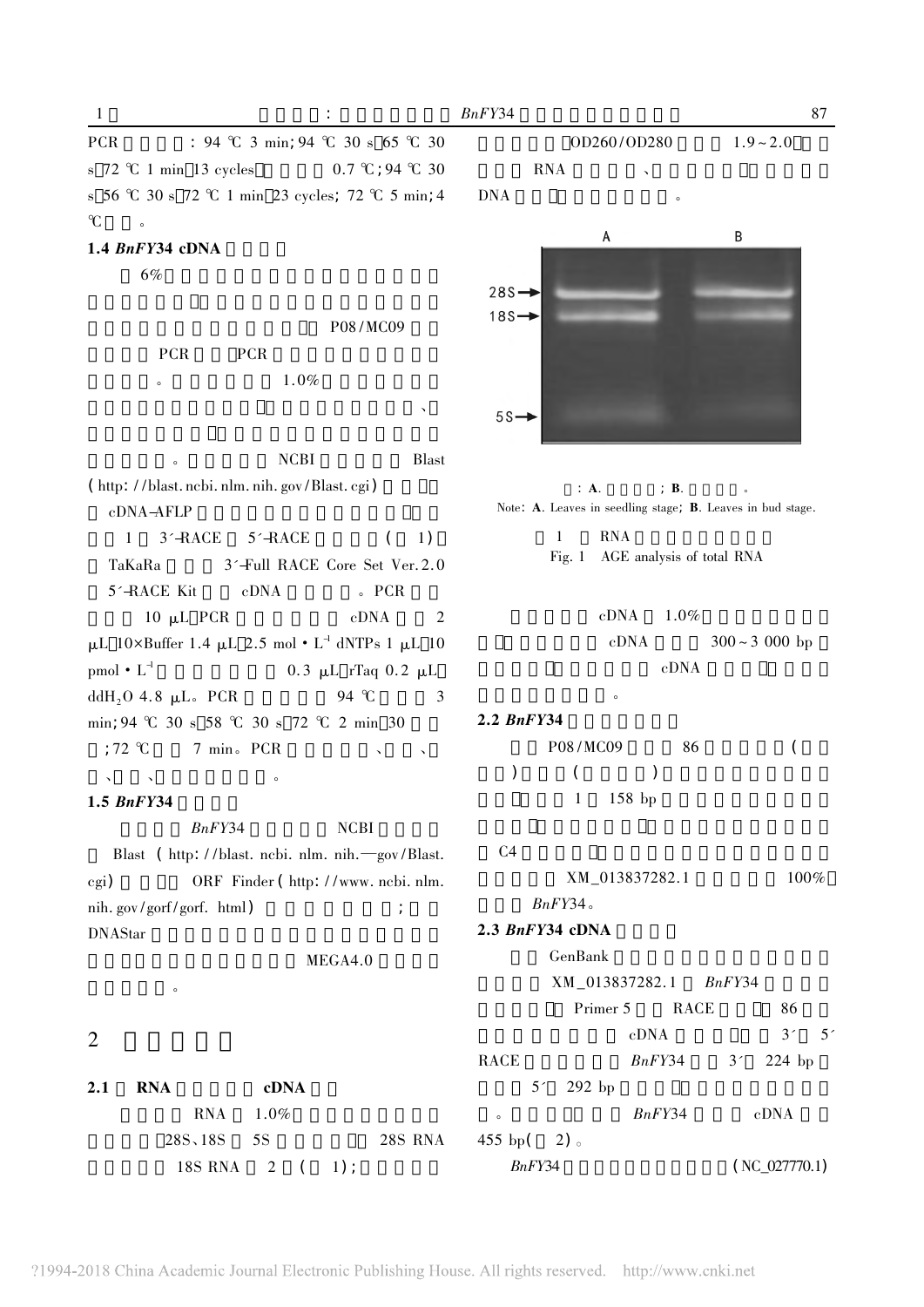ATGCCACACAGAACAAGGCCTTTGACGGGACTCTTGCTTTTCACTGGA ATCAACGCTGTTTTGGTGCAGACCATCACTCCTGTCTATGACTTCGTCTG CTTCTTGCCCTACTGGGAGAGAAG**GAGAGAGCGAATCCGGAAGGAGC** GTGAAGCGGTGGCTGCATCATTAAACAGCAACACCTCAGCACATAATG **CTACTCAAGCATCTGTTGGTTGATGCAGTATCTAAGACAGTCGCAATGT** TTCCTCTGTGTAATCCAACTGTTTACAATCTCTAGCACTGAATAATTGAG AGCCTGCAGCTACAATTTTCGTAATGGCCCATATAAAGGCCCAAATTTG GCATGTTGTCTTTATGTTGCTGCATATGGCCCATTAGTATC<u>GAGTATTGTT</u> AAGTTCAGAAGTCGCA

 $3'$  5<sup> $\pi$ </sup>RACE  $\cdot$ Note: Underlines indicate the position of 3' and 5'RACE primers; Boxes show the Initiation codon and termination codon; the blue green and red indicates the first the second and third exon respectively.

> 2  $BnFY34$ cDNA Fig. 2 cDNA full-length sequence of BnFY34 gene



### $3$  BnFY34

Fig. 3 Cluster analysis of gene BnFY34